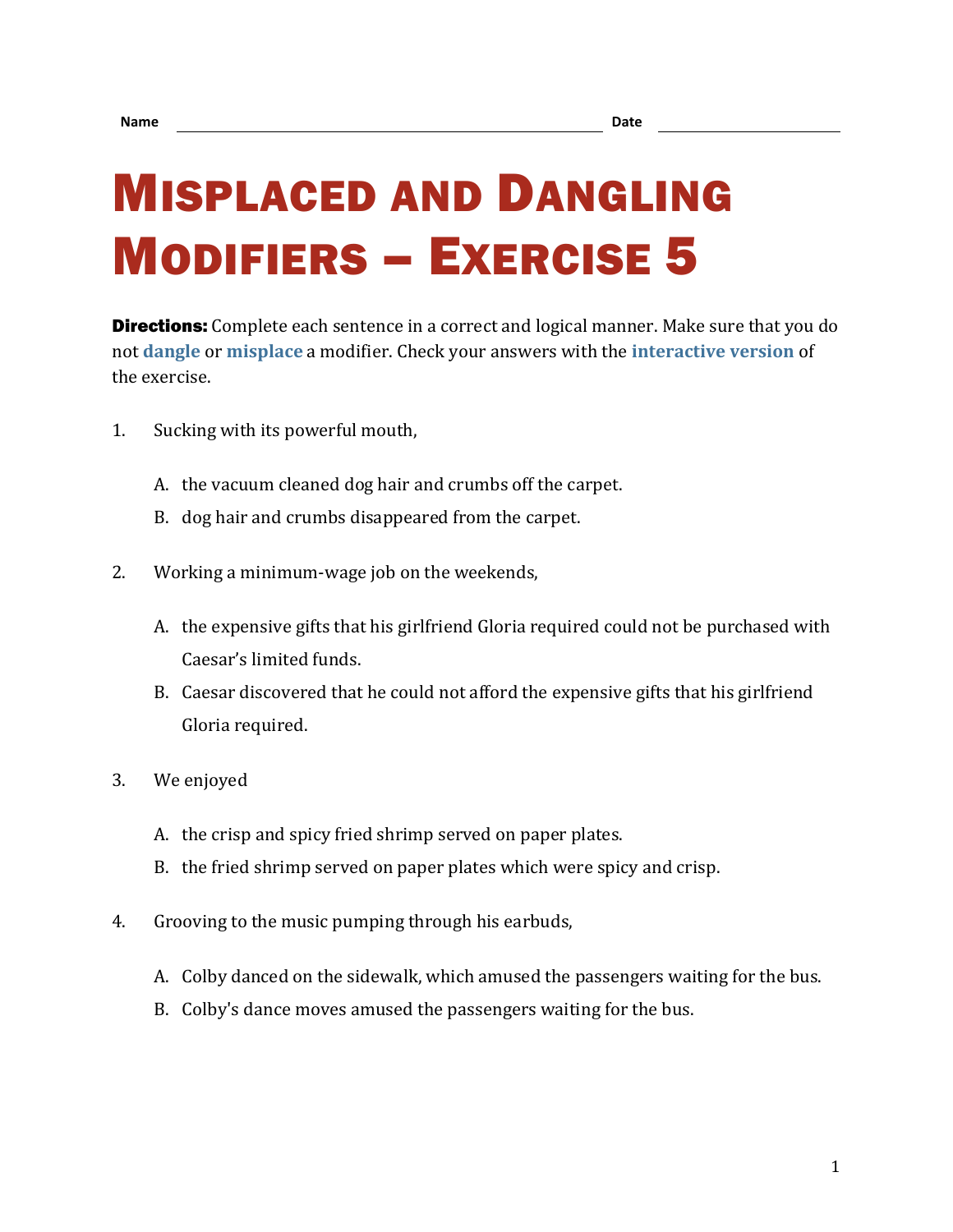- 5. Squeezing from the bottom of the tube,
	- A. toothpaste splattered the mirror.
	- B. Kendra splattered the mirror with toothpaste.
- 6. Cursing her heavy book bag,
	- A. Jillian's professors seldom made assignments in the thick textbooks.
	- B. Jillian lugged thick textbooks that her professors seldom asked her to use.
	- C. the textbooks that Jillian seldom needed made her shoulders ache.
- 7. Gobbling the slice of pizza,
	- A. the complaints from Phillip's growling stomach finally stopped.
	- B. Phillip's growling stomach ceased its complaints.
	- C. Phillip quieted his growling stomach.
- 8. Inching toward the 12,
	- A. Christopher watched the minute hand crawl through the last half hour of his work week.
	- B. Christopher's work week would end once the minute hand reached the top of the clock.
	- C. the minute hand crawled through the last half hour of Christopher's work week.
- 9. Snapping open,
	- A. Angelina was so happy that she brought an umbrella.
	- B. protection from the rain made Angelina so happy that she had brought an umbrella.
	- C. the umbrella saved Angelina from a soaking in the rain.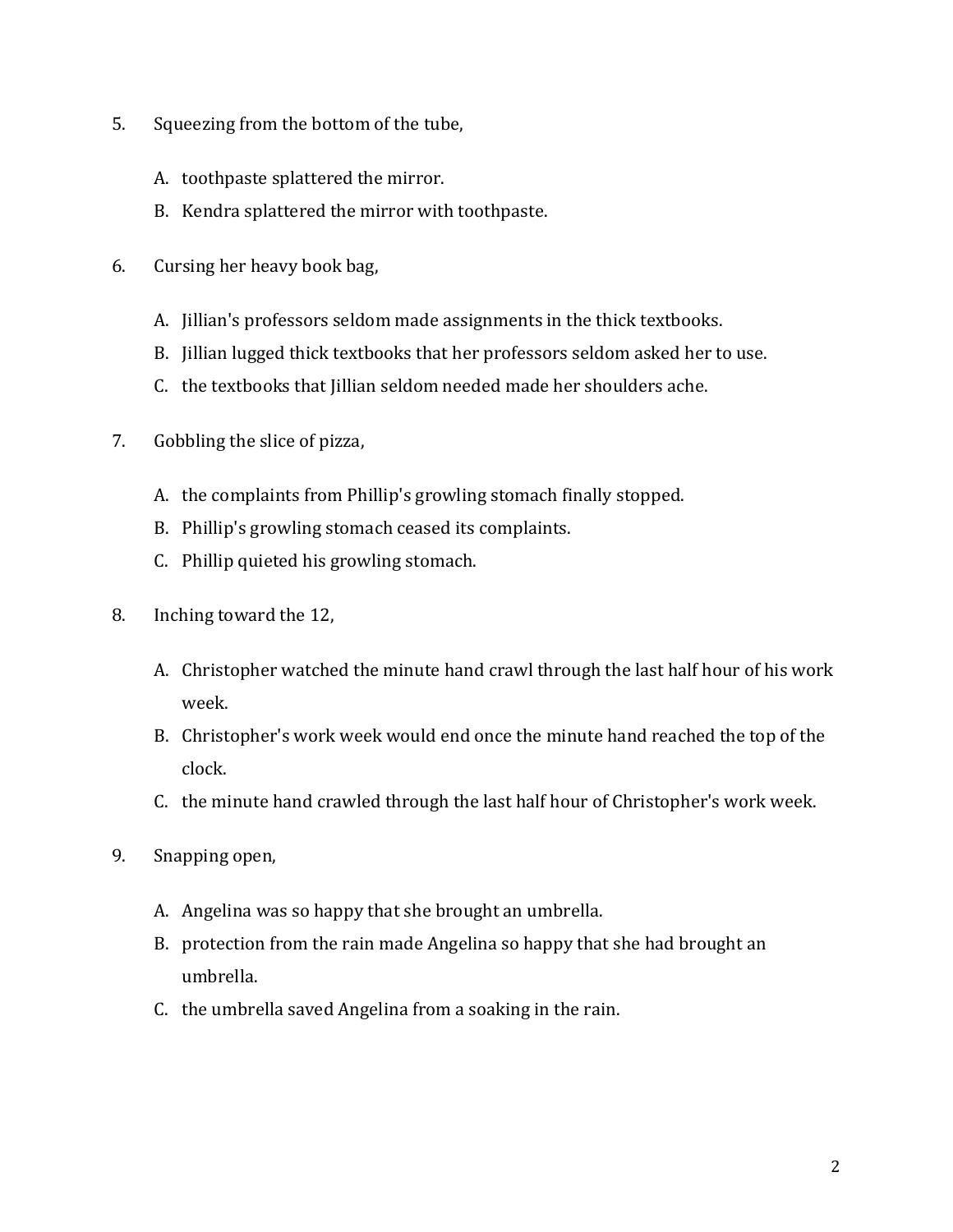- 10. To keep her hair straight,
	- A. Diane applied abundant goopy product before she ventured into the summer humidity.
	- B. abundant goopy product was applied before venturing into the summer humidity.
	- C. the summer humidity was thwarted with abundant goopy product.
- 11. Gulping his sports drink,
	- A. Rob's thirst was quenched enough to give Coach Jones another hour in the hot Florida sun.
	- B. Rob quenched his thirst enough to give Coach Jones another hour in the hot Florida sun.
	- C. rehydration meant that Coach Jones could expect another hour of practice from Rob even with the hot Florida sun.
- 12. To get to class on time,
	- A. campus traffic was dodged as bicycle pedals spun like tornadoes.
	- B. Sam zipped through the campus traffic, his bicycle pedals spinning like tornadoes.
	- C. Sam's bicycle pedals spun like tornadoes as he zipped through the campus traffic.
- 13. Typing furiously,
	- A. the keyboard clattered as Brandon hurried to finish his draft.
	- B. the draft was completed in time since Brandon has such good keyboarding skills.
	- C. Brandon made the keyboard clatter as he hurried to finish his draft.
- 14. Unwrapping the stick of spearmint gum,
	- A. saliva filled Lorna's mouth as she anticipated the fresh flavor.
	- B. Lorna salivated in anticipation of the fresh flavor.
	- C. Lorna's mouth watered in anticipation of the fresh flavor.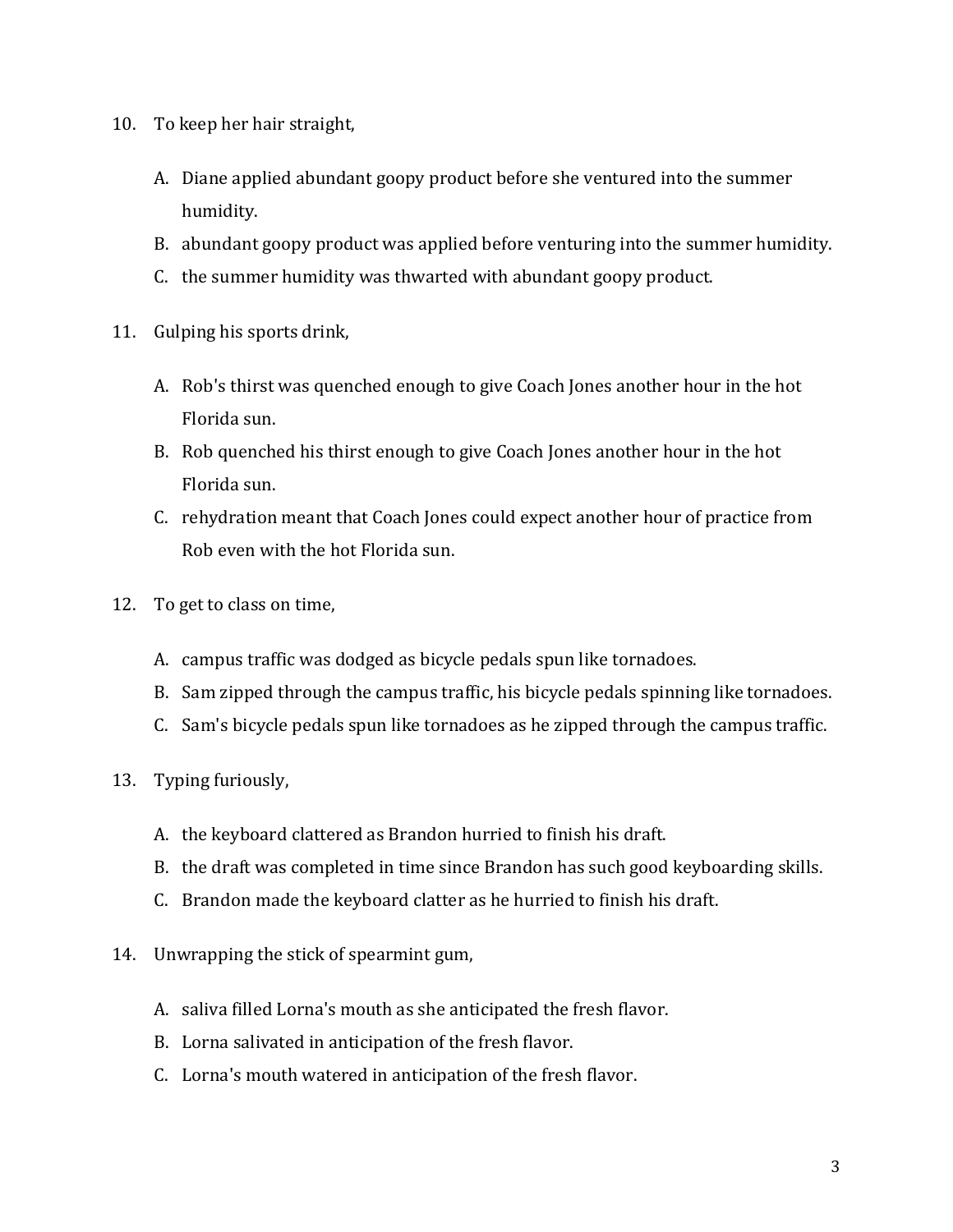## 15. Watering the lawn,

- A. Leroy gave the grass a refreshing break from the dry weather.
- B. the grass enjoyed a refreshing break from the dry weather.
- C. a refreshing break from the dry weather was given to the grass.
- 16. Blistering her feet in the hot sand,
	- A. a pair of flip-flops would have saved Madison's soles.
	- B. Madison's soles could have used the flip-flops left in the car.
	- C. Madison wished that she had brought her flip-flops from the car.
	- D. the car was where Madison left the flip-flops that she desperately needed.
- 17. Engrossed in the video game,
	- A. Andrew ignored his mother, even though she had a plate of macaroni and cheese in hand.
	- B. Andrew's mother could not get her son's attention even though she had a plate of macaroni and cheese in hand.
	- C. Andrew's attention was on blasting space aliens, not eating the macaroni and cheese that Mom offered.
	- D. the macaroni and cheese that Andrew's mother offered could not get Andrew's attention.
- 18. Wiggling out of the clingy fabric,
	- A. the tight dress got rejected.
	- B. Anthony was disappointed that Raquel rejected the tight dress.
	- C. the salesclerk brought Raquel a different size to try.
	- D. Raquel rejected the tight dress.